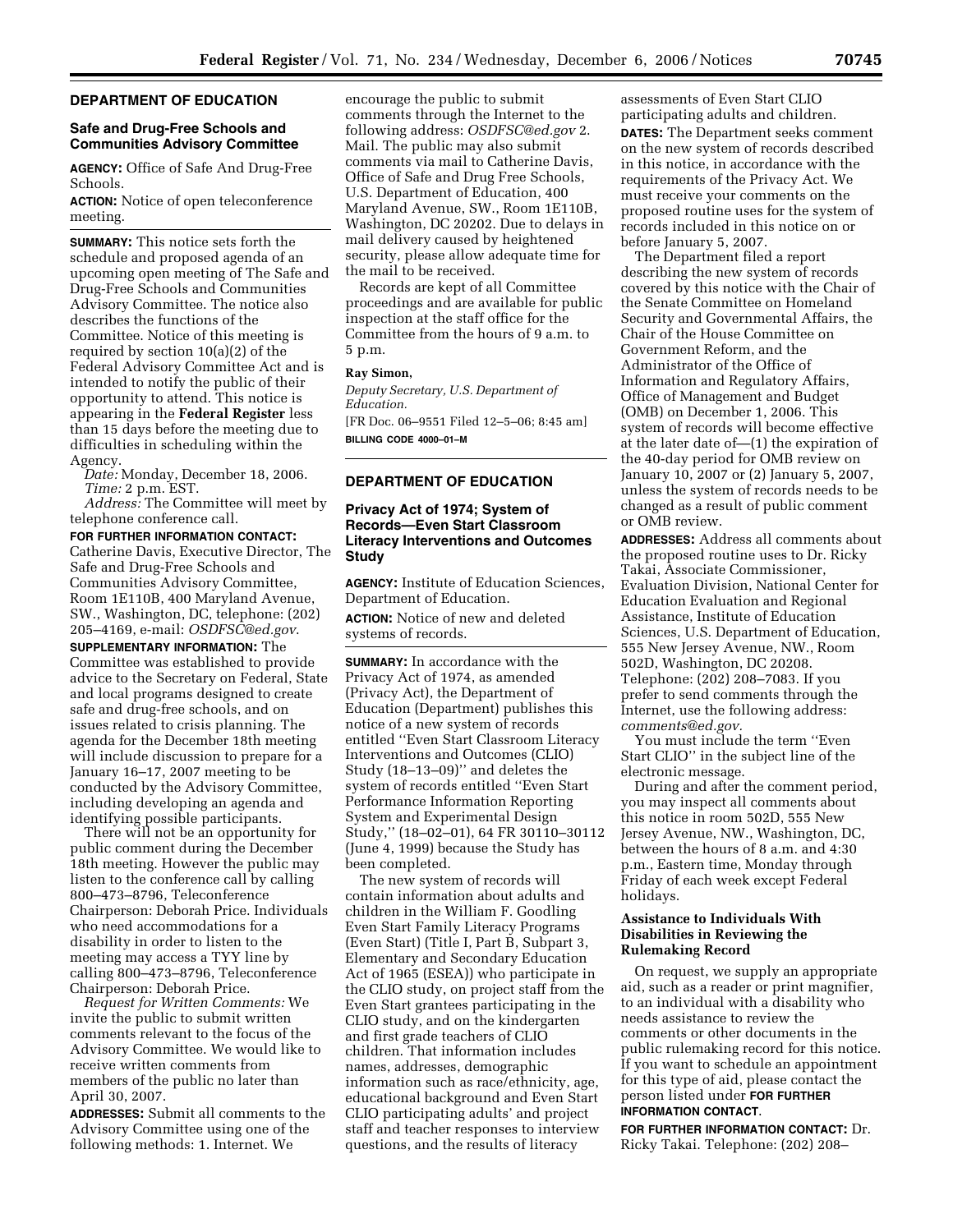7083. If you use a telecommunications device for the deaf (TDD), you may call the Federal Relay Service (FRS) at 1– 800–877–8339.

Individuals with disabilities may obtain this document in an alternative format (e.g., Braille, large print, audiotape, or computer diskette) on request to the contact person listed in this section.

## **SUPPLEMENTARY INFORMATION:**

## **Introduction**

The Privacy Act (5 U.S.C. 552a) requires the Department to publish in the **Federal Register** this notice of a new system of records maintained by the Department. The Department's regulations implementing the Act are contained in the Code of Federal Regulations (CFR) in 34 CFR part 5b.

The Privacy Act applies to information about individuals that contains individually identifiable information and that is retrieved by a unique identifier associated with each individual, such as a name or social security number. The information about each individual is called a ''record,'' and the system, whether manual or computer-based, is called a ''system of records.'' The Privacy Act requires each agency to publish notices of new or altered systems of records in the **Federal Register** and to submit reports to the Administrator of the Office of Information and Regulatory Affairs, OMB, the Chair of the Senate Committee on Homeland Security and Governmental Affairs, and the Chair of the House Committee on Government Reform.

#### **Electronic Access to This Document**

You may view this document, as well as all other documents of this Department, that are published in the **Federal Register**, in text or Adobe Portable Document Format (PDF) on the Internet at the following site: *http:// www.ed.gov/news/fedregister.* 

To use PDF you must have Adobe Acrobat Reader, which is available free at this site. If you have questions about using PDF, call the U.S. Government Printing Office (GPO), toll free, at 1– 888–293–6498, or in the Washington, DC area at (202) 512–1530.

**Note:** The official version of this document is the document published in the **Federal Register**. Free Internet access to the official edition of the **Federal Register** and the Code of Federal Regulations is available on GPO Access at: *http://www.gpoaccess.gov/nara/ index.html.* 

Dated: December 1, 2006. **Grover Whitehurst,** 

*Director, Institute of Education Sciences.*  For the reasons discussed in the

preamble, the Director of the Institute of Education Sciences, U.S. Department of Education, publishes a notice of a new and deleted system of records to read as follows:

## **Deleted System**

The Department of Education deletes system of records 18–02–01, ''Even Start Performance Information Reporting System and Experimental Design Study,'' 64 FR 30110–30112 (June 4, 1999), because the study has been completed.

## **New System 18–13–09**

#### **SYSTEM NAME:**

Even Start Classroom Literacy Interventions and Outcomes (CLIO) Study.

### **SECURITY CLASSIFICATION:**  None.

## **SYSTEM LOCATION:**

Evaluation Division, National Center for Education Evaluation and Regional Assistance, Institute of Education Sciences, U.S. Department of Education, 555 New Jersey Avenue, NW., Room 502D, Washington, DC 20208.

Westat, 1650 Research Boulevard, Rockville, MD 20850.

## **CATEGORIES OF INDIVIDUALS COVERED BY THE SYSTEM:**

This system contains records on adults and children in the William F. Goodling Even Start Family Literacy Programs (Even Start) program who participate in the CLIO study, on project staff from Even Start grantees participating in the CLIO study, and on the kindergarten and first grade teachers of CLIO children.

# **CATEGORIES OF RECORDS IN THE SYSTEM:**

This system consists of: (1) The names and addresses of adults and children in the Even Start program who participate in the CLIO study; (2) demographic information such as race/ethnicity, age, and educational background for adults and children participating in the Even Start CLIO Study, for Even Start staff in programs participating in the CLIO study, and for the kindergarten and first grade teachers of CLIO children; (3) responses of adults participating in the Even Start CLIO study and project staff and teachers to interview questions; and (4) and the results of literacy assessments on adults and children participating in the Even Start CLIO study.

### **AUTHORITY FOR MAINTENANCE OF THE SYSTEM:**

The evaluation being conducted is authorized under: (1) Sections 171(b) and 173 of the Education Sciences Reform Act of 2002 (ESRA) (20 U.S.C. 9561(b) and 9563)); and (2) sections 1232(b)(1)(A) and 1239 of the ESEA, as amended by the No Child Left Behind Act of 2001 (NCLB) (20 U.S.C. 6381a(b)(1)(A) and 638lh).

#### **PURPOSE(S):**

The information in this system is used for the following purposes: (1) To fulfill the requirements of the Even Start legislation for an evaluation of Even Start programs; and (2) To provide information on the effectiveness of specific family literacy interventions in those programs for use in improving the Even Start program. Routine Uses Of Records Maintained In The System, Including Categories Of Users And The Purpose Of Such Uses:

The Department of Education (Department) may disclose information contained in a record in this system of records under the routine uses listed in this system of records without the consent of the individual if the disclosure is compatible with the purposes for which the record was collected. These disclosures may be made on a case-by-case basis or, if the Department has complied with the computer matching requirements of the Act, under a computer matching agreement. Any disclosure of individually identifiable information from a record in this system must also comply with the requirements of section 183 of the ESRA (20 U.S.C. 9573) providing for confidentiality standards that apply to all collections, reporting and publication of data by the Institute of Education Sciences.

*Contract Disclosure.* If the Department contracts with an entity for the purposes of performing any function that requires disclosure of records in this system to employees of the contractor, the Department may disclose the records to those employees. Before entering into such a contract, the Department must require the contractor to maintain Privacy Act safeguards as required under 5 U.S.C. 552a(m) with respect to the records in the system.

### **DISCLOSURE TO CONSUMER REPORTING AGENCIES:**

Not applicable to this system notice.

#### **POLICIES AND PRACTICES FOR STORING, RETRIEVING, ACCESSING, RETAINING, AND DISPOSING OF RECORDS IN THE SYSTEM:**

#### **STORAGE:**

The Department maintains records on CD–ROM, and the contractor maintains